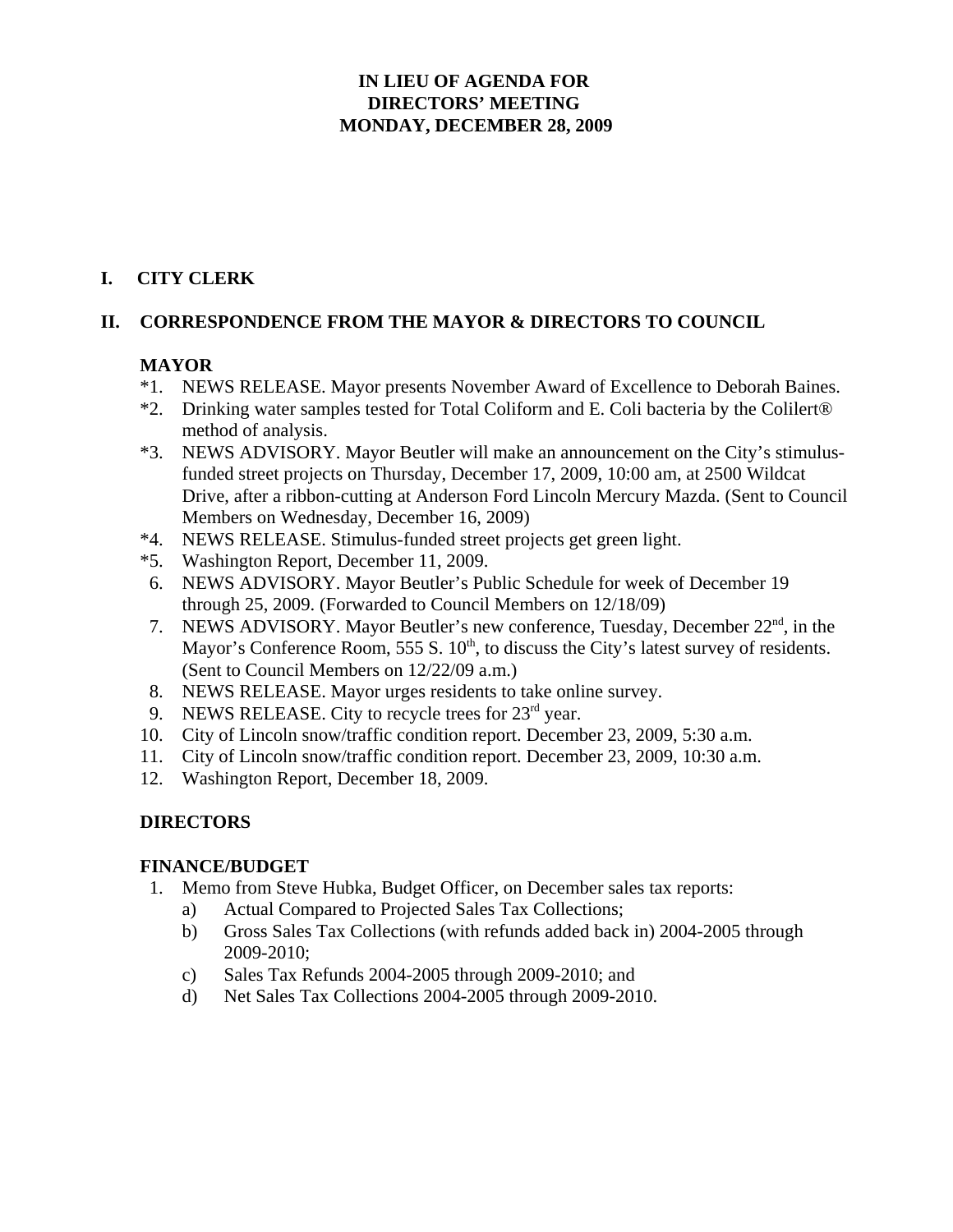### **HEALTH DEPARTMENT**

\*1. NEWS RELEASE. Unvaccinated individuals in the high priority groups are encouraged to get the H1N1 flu vaccine now. Vaccine will be available to the general public beginning December 21, 2009.

#### **LIBRARIES**

 1. Williams Branch Library temporarily closed during the refinishing of the school gym floor.

## **PLANNING**

- \*1. Action by Planning Commission, December 16, 2009.
- 2. December 2009 Planning Department newsletter posted to the web.
- 3. Administrative Amendment approvals, No. 09071 and No. 09074.

#### **PLANNING COMMISSION FINAL ACTION**

- \*1. Special Permit No. 09027. Indoor Kennel. NW corner, South 40<sup>th</sup> and Old Cheney Road. Resolution No. PC-01187.
- 2. Special Permit No. 384G. Tabitha, South  $48<sup>th</sup>$  Street and Randolph Street. Resolution No. PC-01186.

#### **PUBLIC WORKS AND UTILITIES**

\*1. Contact for snow information.

## **III. COUNCIL RFI'S AND CITIZEN CORRESPONDENCE TO INDIVIDUAL COUNCIL MEMBERS**

## **JON CAMP**

- 1. Response from Dallas McGee, Assistant Director Urban Development, to questions from Councilman Camp on the Block 38 development proposed by the Urban 38 group. (Forwarded to Council Members on 12/18/09)
- 2. Follow up by Karen Sieckmeyer, Public Works and Utilities, to Ron Feyerherm's email regarding concerns to StarTran telephone messages.
- 3. Traffic Operations Manager, Scott Opfer, reply to snow removal concerns.

## **DOUG EMERY**

- \*1. InterLinc correspondence from Sandy Elton on street condition.
- 2. Traffic Operations Manager, Scott Opfer, reply to concerns of accidents on the No.  $27<sup>th</sup>$ and Teresa Street bridge due to ice. (Question presented under Miscellaneous No. 5)

## **IV. CORRESPONDENCE FROM CITIZENS TO COUNCIL**

- 1. InterLinc correspondence from Joseph Tindle regarding car/deer accidents occurring along Superior Street with a recommendation to reduce the deer population.
- 2. InterLinc correspondence from Karen Kronhofman regarding Lancaster Manor. (This email forwarded to County Commissioners on 12/21/09)